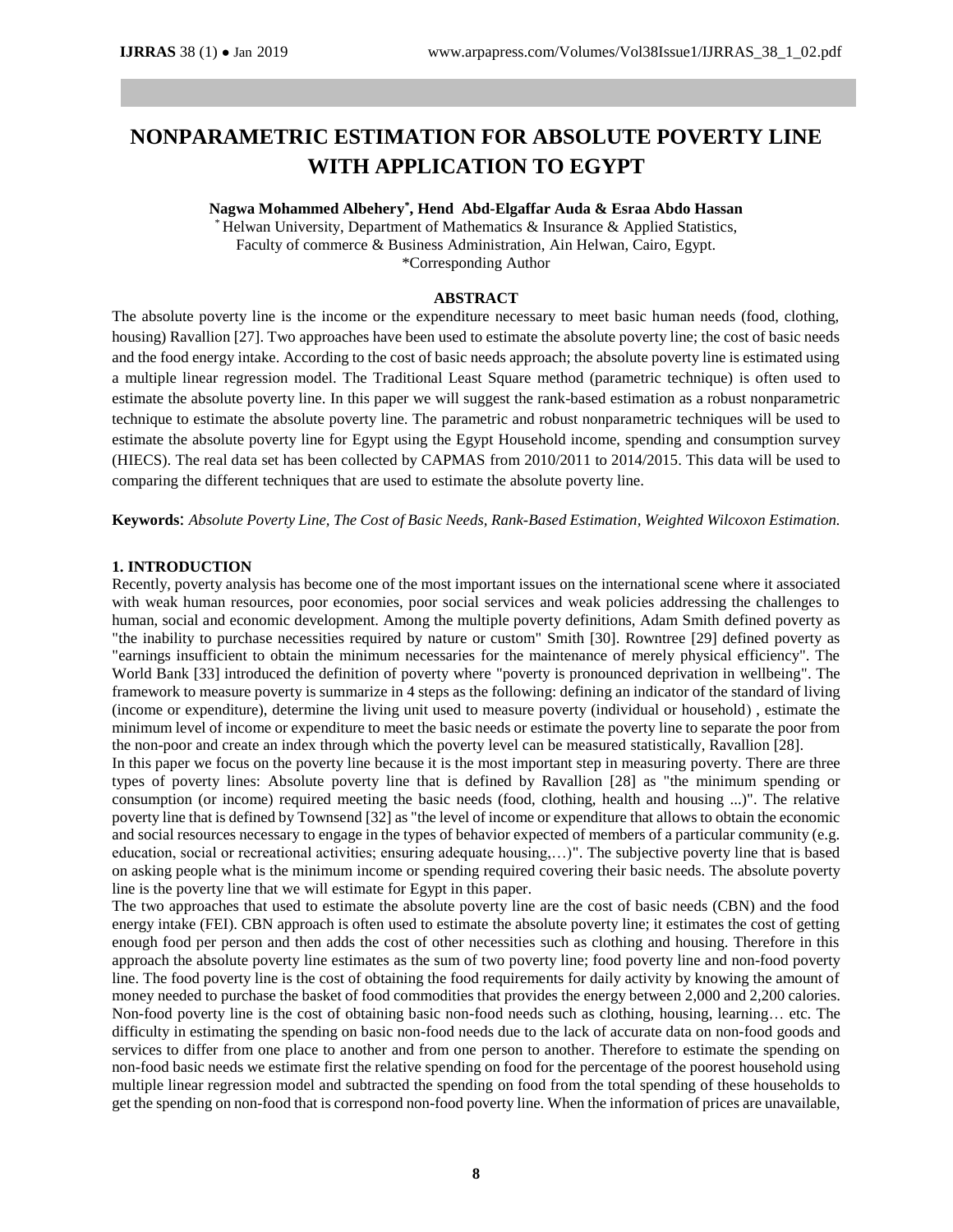the FEI approach can be used, this approach determine the level of income and expenditure that allows the individual or household to get enough food to meet their energy needs sufficient to engage in daily activity.

The multiple linear regression models that used to estimate the relative spending on food to estimate the non-food poverty line and then estimate the absolute poverty line will be estimated using parametric and robust nonparametric techniques.

As a Parametric Technique, Traditional Least Squares (LS) or  $L_2$  method is the most widely for statistical analysis of linear regression models and its theoretical properties were widely studied and fully understood, as example it's BLUE (Best Liner Unbiased Estimation) under regularity all conditions or assumptions (normality, no outlier …). Despite its great advantages, the LS is not reliable in case of violation in assumptions, where it can be sensitive to outliers (non-robust) and Its performance may be compromised in terms of accuracy and statistical inferences when errors are large and heterogeneous.

For Robust Nonparametric Techniques, there is no strict parametric assumptions are made on the underlying probability model that generated the data (normality) and can reveal structure in data that might be missed by parametric methods. Unlike LS, Robust Nonparametric Technique (rank-based estimation) is not sensitive to outliers therefore it's robust, obtain robust estimates and more efficient in case of non-normality.

Robust is a statistical term defined as insensitive against violation of a specified assumption, there are robust methods have been developed since 1960 to be less sensitive to outliers Huber and Ronchetti (2009). Rank-based estimators were developed as a robust nonparametric alternative to traditional LS or likelihood estimators. Rank-based regression was first introduced by Jurečková [21] and Jaeckel [20]. Hettmansperger and Mckean [14] presented a Newton step algorithm of these rank-based estimates, a rank-based inference for linear models has been developed that is based on rank-based estimation similar to the way that traditional analysis is based on LS estimation Hollander and Wolfe [17] and Hettmansperger and Mckean [15]. This rank-based analysis generalizes Wilcoxon procedures for simple location models and, further, it inherits the same high efficiency that these simple nonparametric procedures possess. In addition, weighted versions can have high breakdown (up to 50%) in factor space Chang et al. [3]. Also, the Weighted Wilcoxon (WW) as a rank-based estimator to estimate linear regression model, Mckean [24] will be introduced in this paper.

In this paper, in section ii, the traditional techniques for setting absolute poverty line using LS method will be presented. In Section iii, we will show the robust nonparametric technique for setting absolute poverty line using rankbased estimation that used WW estimator. In section iv, the absolute poverty line will be estimated using the proposed techniques to the real survey data on household expenditures collected in Egypt by CAPMAS from year 2010/2011 to year 2014/2015 [6,7,8]and we will compare between these techniques.

## **2. TRADITIONAL TECHNIQUES FOR SETTING ABSOLUTE POVERTY LINE**

For setting the absolute poverty line, we will use the CBN approach, where the absolute poverty line (PL) consists of two parts: food poverty line  $(PL_F)$  and non-food poverty line  $(PL_N)$ . There are many studies estimated the absolute poverty line using CBN approach and traditional LS method in the literature such as; Bidani and Ravallion [2] as the following:

*Food poverty line*  $(PL_F)$ 

The food poverty line has estimated as the following:

1. Arrange sample households according to consumer spending. Then determinant a specific percentage of the sample (15%), which includes households with the least consumption spending to be used to build the food poverty line.

2. Distribute of various food commodities on a certain number of categories. Obtain the  $X_q$  vector, which represents the average of the actual quantities consumed per household per year for the different categories of food commodities for the families defined by q, where q represents percentage of the sample (15%).

3. Determine the total number of calories  $TC_q$  as follows:

$$
TC_q = X_q * C \tag{1}
$$

Where C is the vector of the number of calories per kilogram of different food commodities.

4. Obtain X ∗ as follows: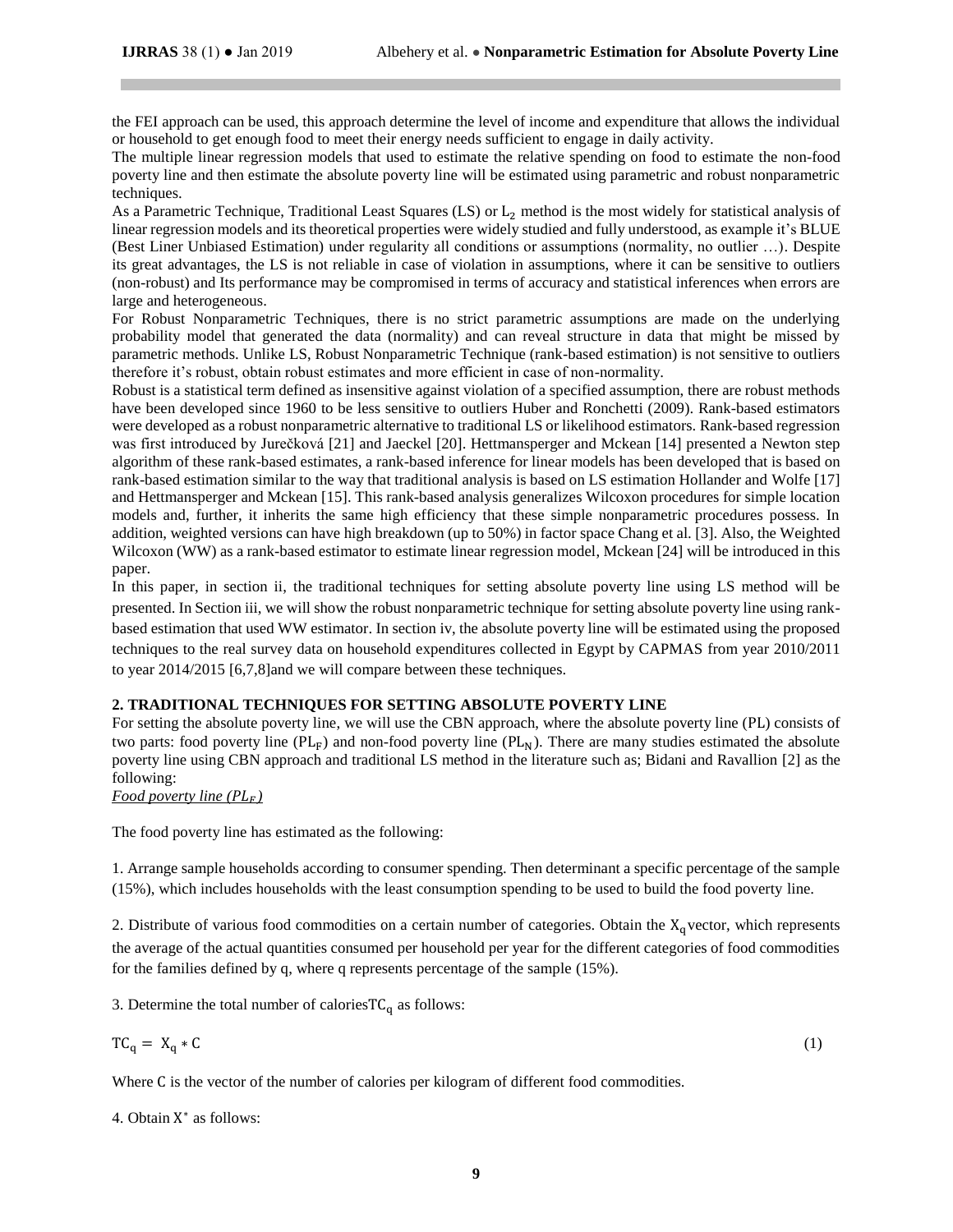$$
X^* = \frac{C^*}{TC_q} * X_q \tag{2}
$$

Where X<sup>\*</sup> represents a vector whose components are the average relative quantities of goods to be consumed by poor households, and C<sup>\*</sup> represents the number of calories required by the Food and Agricultural Organization of the United Nations, it's 2,100 Calories per person per day.

Then the food poverty line  $PL_F$  estimated as:

$$
PL_F = X^* * P \tag{3}
$$

Where, P Price vector for various food commodities.

## *Non-food poverty line*

The annual spending on food is estimated using the following linear regression model:

$$
FRS_i = \beta \cdot + \beta_1 \ln(\frac{TS_i}{PL_F}) + \beta_2 [\ln(\frac{TS_i}{PL_F})]^2 + L_i + \varepsilon_i, \quad i = 1, \dots, n
$$
\n(4)

Where n is the number of households,  $FRS_i$  is annual relative spending on food for household number i,  $TS_i$  is the total spending of the household number i,  $L_i$  is Place of residence for household number i,  $\varepsilon_i$  is random error term. The parameters are estimated using the LS method that minimizes the Euclidean norm as the following:

$$
\widehat{\text{FRS}} = \widehat{\beta}_{\circ} + \widehat{\beta}_{1} \ln(\frac{\overline{\text{TS}}}{p_{\text{L}_{\text{F}}}}) + \widehat{\beta}_{2} [\ln(\frac{\overline{\text{TS}}}{p_{\text{L}_{\text{F}}}})]^{2}
$$
\n
$$
\tag{5}
$$

Where  $\overline{TS}$  is the annual average of total spending of the household, FRS is estimation of relative spending on food. The estimation of annual spending on food for household  $\widehat{FS}$  on poverty line will be:

$$
\widehat{\text{FS}} = \widehat{\text{FRS}} * \overline{\text{TS}} \tag{6}
$$

Then the annual spending on non-food for household  $\widehat{NS}$  which is equivalent to a non-food poverty line will be:

$$
\widehat{\text{NS}} = \overline{\text{TS}} - \widehat{\text{FS}} = \overline{\text{TS}} * (1 - \widehat{\text{FRS}}) \tag{7}
$$

And the non-food poverty line  $PL_N$  will be estimated as follows:

$$
PL_N = \overline{TS} * (1 - F\overline{RS}) = \overline{TS} * (1 - (\hat{\beta}_0 + \hat{\beta}_1 \log(\frac{\overline{TS}}{PL_F}) + \hat{\beta}_2 S))
$$
\n(8)

The absolute poverty line PL according to CBN approach will be:

$$
PL = PL_N + PL_F \tag{9}
$$

Datt and Gunewardena [4] estimate the absolute poverty line for Sri Lanka at (1985-1990) where the food poverty line has been estimated for five specific areas for more details see; Datt and Gunewardena [4]. Non-food poverty line was estimated in the same way as Bidani and Ravallion [2] using the following linear regression model to estimate the annual spending on food:

$$
FRS_{ia} = \beta_{2a} + \beta_{1a} S_{ia} + \beta_{2a} C_{ia} + \beta_{3a} \ln \frac{TS_{ia}}{PL_{Fa}} + \varepsilon_{ia} , i = 1, ..., n
$$
 (10)

Where a is the number of the area,  $S_{ia}$  is the household size for household number i and area number a,  $C_{ia}$  is number of children under 10 years for household number i and area number a.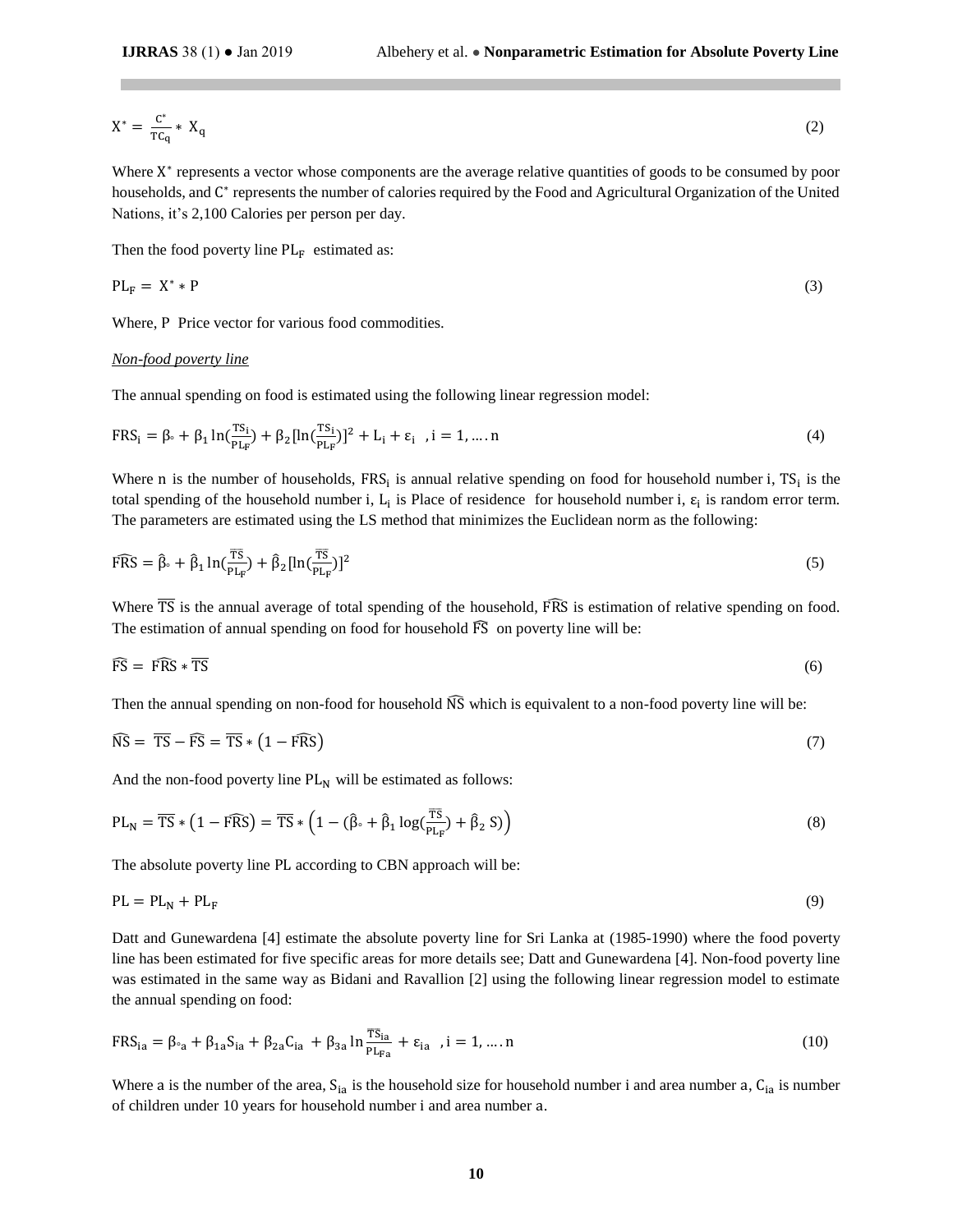Assumed,

$$
\overline{\text{TS}}_a = \text{PL}_{\text{Fa}} \tag{11}
$$

The linear regression model is estimated using the LS method as:

$$
\widehat{\text{FRS}}_a = \widehat{\beta}_{a} + \widehat{\beta}_{1a} \,\overline{S}_a + \widehat{\beta}_{2a} \,\overline{C}_a \tag{12}
$$

Where  $\bar{S}_a$ : the average household size in area number a,  $\bar{C}_a$ : average number of children under 10 years in area number a.

El-Laithy and Osman [9] estimate absolute poverty line for Egypt at (1995/1996) using the same methodology that Bidani and Ravallion [2] presented, where the food poverty line is estimated using equation (3) and non-food poverty line is estimated using the following linear regression model:

$$
FRS_i = \beta \cdot + \beta_1 \log \left[ \frac{\overline{T}S_i}{p_{\text{L}_F}} \right] + \beta_2 h_i + \varepsilon_i, \quad i = 1, \dots, t
$$
\n(13)

Where, t is a number of annual spending categories of the individual,  $FRS<sub>i</sub>$  is annual relative spending on food in category i,  $\overline{TS}_i$  is annual average of total spending of the individual in category i,  $h_i$  is household size in category i,  $\varepsilon_i$ is random error term.

 The estimation of this linear regression model using traditional LS method that minimizes the square of error will be:

$$
\widehat{\text{FRS}} = \widehat{\beta} \cdot + \widehat{\beta}_1 \log(\frac{\overline{\text{TS}}}{p_{\text{LF}}}) + \widehat{\beta}_2 \text{ S}
$$
\n
$$
\tag{14}
$$

Where S that is the average household size and then the non-food poverty line will be:

$$
PL_N = \overline{TS} * (1 - F\overline{RS}) = \overline{TS} * (1 - (\hat{\beta} \cdot + \hat{\beta}_1 \log(\frac{\overline{TS}}{PL_F}) + \hat{\beta}_2 S))
$$
\n(15)

#### **3. ROBUST NONPARAMETRIC TECHNIQUE FOR SETTING ABSOLUTE POVERTY LINE**

The robust nonparametric technique to estimate the absolute poverty line in Egypt will be introduced. The robust analysis has presented by Mckean [24] that offers a methodology for multiple linear regression models similar to Least Square and it is not sensitive to outliers in the response space and highly efficient compared to the LS analysis in nonnormality. LS estimators based on minimize the Euclidean norm, while rank-based estimators based on minimize pseudo-norm that similar to Euclidean norm that is illustrated as following:

Let  $X_1,...,X_n$ , p be the explanatory variables, and Y be a response variable, a set of data and consider the regression of Y on X at the n points, let Y be the n  $\times$  1 vector of responses and let X be the n  $\times$  p matrix. The linear regression model is:

$$
Y = 1\alpha + X_c\beta + \epsilon \tag{16}
$$

Where  $\beta$  is a p × 1 vector of regression coefficients,  $\alpha$  is an intercept,  $X_c$  is the centered design matrix with  $x_{cij}$  =  $x_{ij} - \bar{x}_j$ ,  $\bar{x}_j = \sum_{i=1}^n x_{ij}/n$  and  $\epsilon$  is a n × 1 vector of random independent errors. The least square estimator for the regression coefficients will be:

$$
\hat{\beta}_{\text{Ls}} = \text{Arg min}_{\beta} \parallel Y - X_{\text{c}} \beta \parallel^2 \tag{17}
$$

$$
\hat{\alpha}_{\text{Ls}} = \overline{Y} \tag{18}
$$

Where  $||Y - X_c \beta||^2$  is the squared Euclidean norm. Under regularity conditions, the large sample distribution of the least square estimator follows the normal distribution as the following: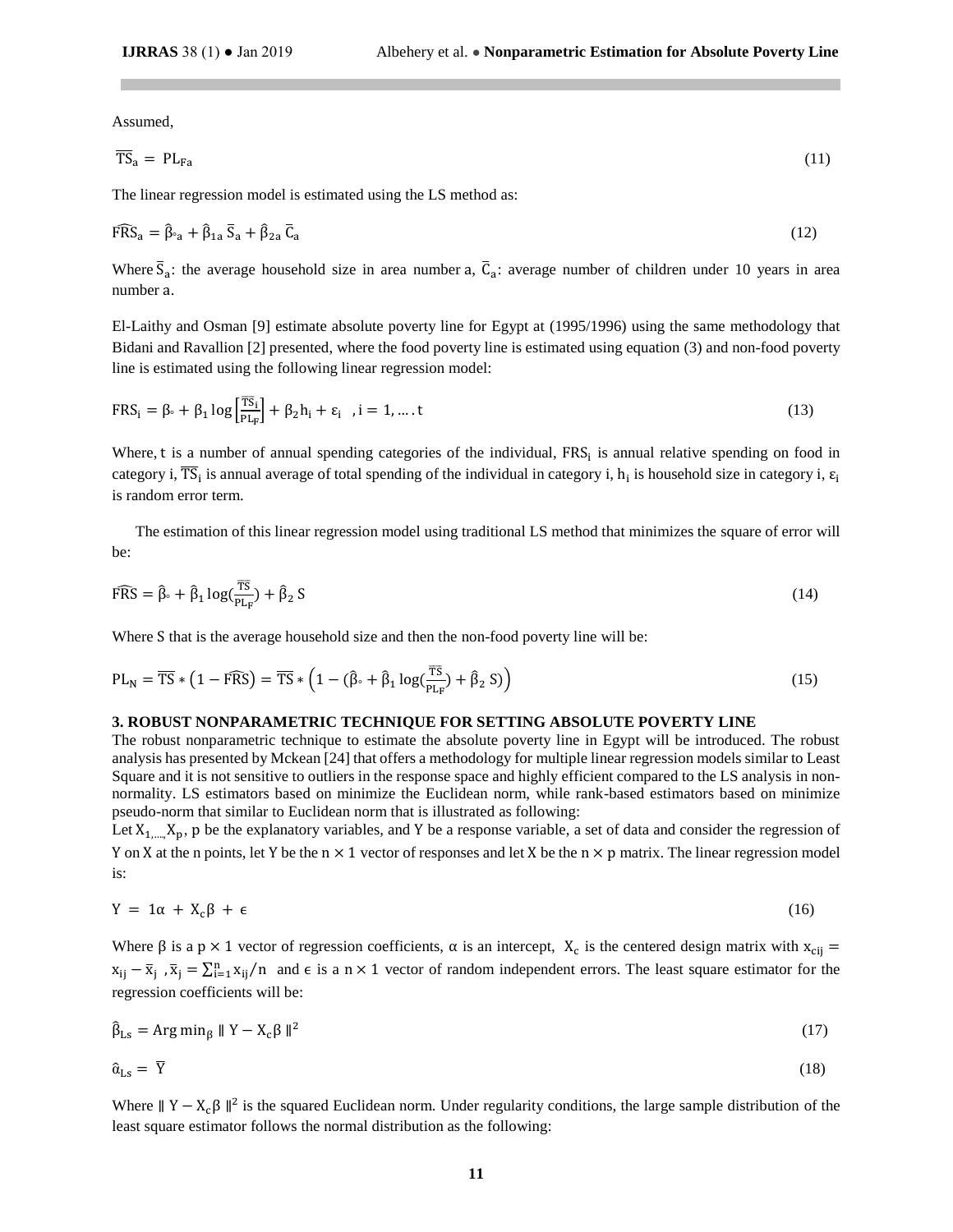$$
\begin{pmatrix} \hat{\alpha}_{\text{Ls}} \\ \hat{\beta}_{\text{Ls}} \end{pmatrix} \approx N \begin{pmatrix} \alpha \\ \beta \end{pmatrix}, \begin{bmatrix} \sigma^2 / n & 0' \\ 0 & \sigma^2 (\hat{X}_c X_c)^{-1} \end{bmatrix}
$$

Where,  $\sigma^2$  is the variance of errors for least square method.

But the rank-based estimator for the regression coefficients will be as the following:

$$
\hat{\beta}_W = \text{Arg min}_{\beta \in \mathbb{R}^n} \quad \| Y - X_c \beta \|_w \tag{19}
$$

Where  $||$  Y – X<sub>c</sub> $\beta$   $||_w$  is pseudo-norm the norm of rank-based estimator Jaeckel [20]. Assume that

$$
U = Y - X_c \beta \quad , U \in \mathbb{R}^n \tag{20}
$$

The pseudo-norm  $\parallel$  U  $\parallel_{\rm w}$  will be

$$
\| \mathbf{U} \|_{\mathbf{w}} = \sum_{i=1}^{n} a(R(u_i)) u_i = \sum_{i=1}^{n} a(i) u_{(i)}
$$
(21)

Where  $R(u_i)$  is the rank of  $u_i$ ,  $a(i)$  is a function of  $\varphi$  as the following:

$$
a(i) = \varphi(i/(n+1)) \tag{22}
$$

Where  $\varphi(g)$  is the score function and it is non-decreasing function on  $(0, 1)$ . There are many score functions, but in this study Mckean [24] was used the linear Wilcoxon score function. So the rank-based estimator becomes Weighted Wilcoxon estimator (WW). The linear Wilcoxon score function is

$$
\varphi(g) = \sqrt{12}(g - 0.5) \tag{23}
$$

Then,

$$
\phi\left(\frac{i}{(n\ +\ 1)}\right)=\sqrt{12}\left(\frac{i}{(n\ +\ 1)}-0.5\right)
$$

And using the median of the residuals, the estimate of  $\alpha$  will be

$$
\hat{\alpha}_W = \text{med}_{1 \le i \le n} \{ Y_i - x'_{ci} \hat{\beta}_W \} \tag{24}
$$

Under regularity conditions, the large sample distribution of the Wilcoxon estimator follows the normal distribution as the following:

$$
\begin{pmatrix} \hat{\alpha}_{W} \\ \hat{\beta}_{W} \end{pmatrix} \approx N \begin{pmatrix} \alpha \\ \beta \end{pmatrix}, \begin{bmatrix} \frac{\tau_{s}^{2}}{n} & 0' \\ 0 & \tau^{2} (\hat{X}_{c} X_{c})^{-1} \end{bmatrix}
$$

Where  $\tau^2$  and  $\tau_s^2$  are the scale parameters,  $\tau^2$  is the variance of error for Wilcoxon estimation,  $\tau^2$  and  $\tau_s^2$  are estimated by Hettmansperger and Mckean [14] where:

$$
\tau = (\sqrt{12} \int f^2(t) dt)^{-1} \tag{25}
$$

$$
\tau_s = (2f(0))^{-1} \tag{26}
$$

f(t) is the probability density function of the errors.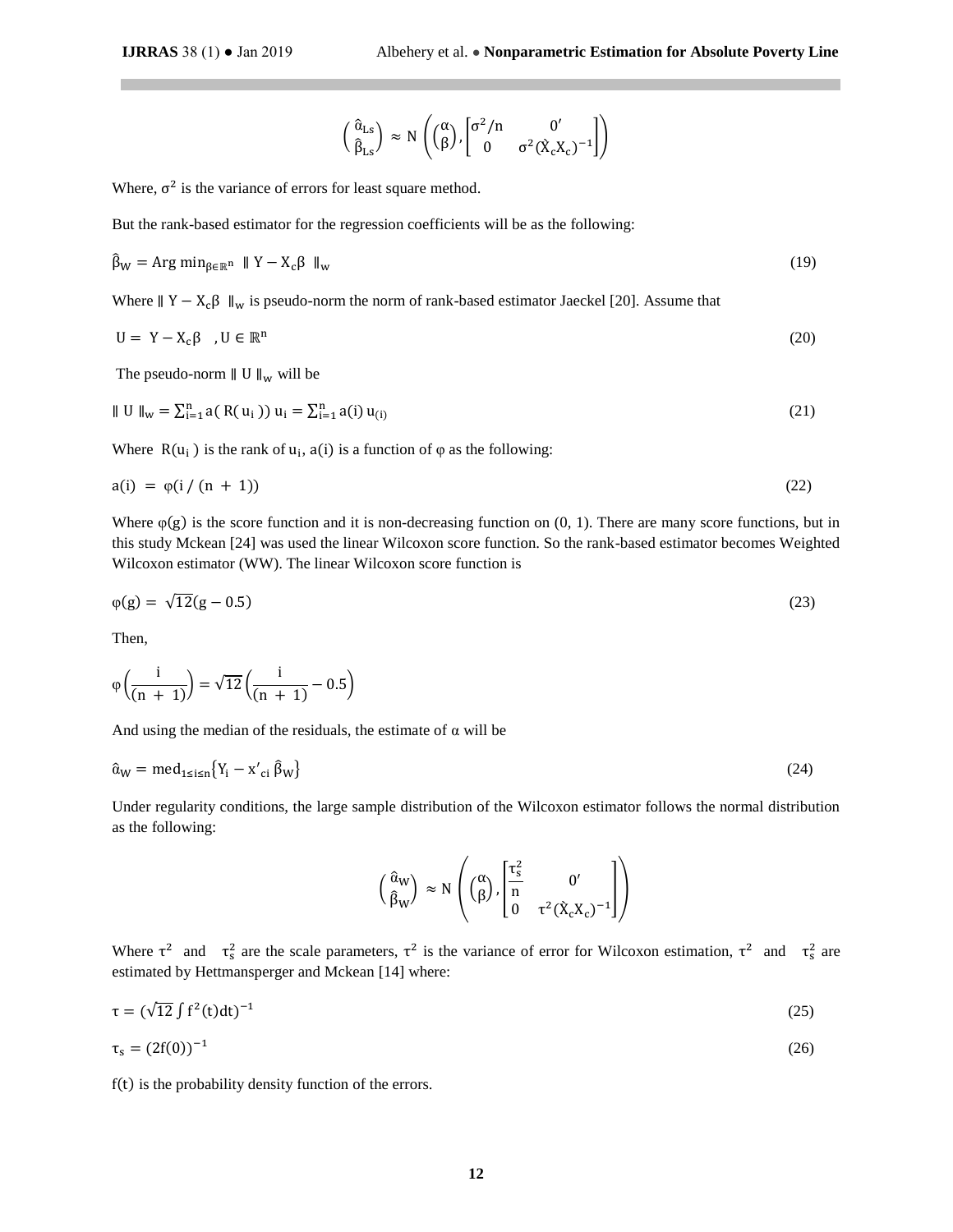Here lies the appeal of nonparametric techniques that have the power to reveal the structure of factual data that may be ignored by traditional parametric techniques. In the traditional parametric techniques, the estimate of the probability density function expressed by the observed data is based on the assumption that the model is a parameter, but if this assumption is not true, all the results and conclusions of this analysis lead to misleading interpretations of the observed data. However, in the nonparametric techniques, the density function is estimated according to the nature of the data and what it encodes. In this case, the density function is more flexible and the data can express itself. This is a powerful tool for analyzing real-world data.

The asymptotic relative efficiencies (ARE) has been used by Mckean [24] to compare between the  $\beta'$ s using their variances, ARE between  $\hat{\beta}_W$  and  $\hat{\beta}_{LS}$  as the following:

$$
ARE\left(\hat{\beta}_{w}, \hat{\beta}_{LS}\right) = \frac{\text{var}\left(\hat{\beta}_{LS}\right)}{\text{var}(\hat{\beta}_{w})} = \frac{\sigma^2}{\tau^2}
$$
\n(27)

In case of the error distribution is normal with variance  $\sigma^2$ 

$$
\tau^2 = \frac{\sigma^2}{\left(\frac{3}{\pi}\right)}
$$
, ARE  $= \frac{3}{\pi} = 0.955$ 

Under the assumption of normality, the Weighted Wilcoxon estimator is 95% as efficient as LS estimator. And therefore the efficient of the Wilcoxon estimation comparing with another estimation method depend on the true distribution for the real data. On the other hand, if the true distribution is not normal (has tails heavier than the normal), then ARE is usually larger than 1.

The influence function (IF) has been competed for LS estimator and WW estimator by Mckean [24]. The influence function (IF) was introduced by Hampel [11, 12] for estimators, where IF measures the effect of an additional observation in any y or x (y or x may be an outlier). The IF for LS estimator and WW estimator will be presented as follows:

## Assume that

$$
n^{-1}\tilde{X}_cX_c\ \to\ \Sigma
$$

Then

$$
IF(\hat{\beta}_{LS}) = \Sigma^{-1} \epsilon x \tag{28}
$$

$$
IF(\hat{\beta}_W) = \tau \Sigma^{-1} \varphi(F(\epsilon)) x
$$
\n(29)

It is shown that the change in the LS estimator is unbounded in y and x spaces, then the LS estimator is not robust to outliers in y and x. on the other hand, the change in the WW estimator is bounded in y space, then the WW estimator is robust to outliers in y.

#### **4. REAL DATA APPLICATION**

The data are collected from the Household income, expenditure and consumption survey (HIECS) in Egypt for three rounds 2010/2011, 2012/2013 and 2014/2015, thissurveys were presented by ''Central Agency for Public Mobilization and Statistics (CAPMAS)'' that is the largest government agency to collect data in Egypt. As we mentioned, we will use the household spending (or expenditure) as indicator of welfare to estimate the absolute poverty line. For estimate the absolute poverty line we use CBN approach and the mechanism that presented by El-Laithy and Osman [9] will be used to estimate the food and non-food poverty line for rural and urban Egypt and the household allowance instead of the individual as an indicator of welfare will be used.

The food poverty line:  $PL_F = X^* * P$  using the same basket of food commodities that presented by El-Laithy and Osman [9] with adjusted prices consistent with the survey years using the consumer price index (CPI) for this year is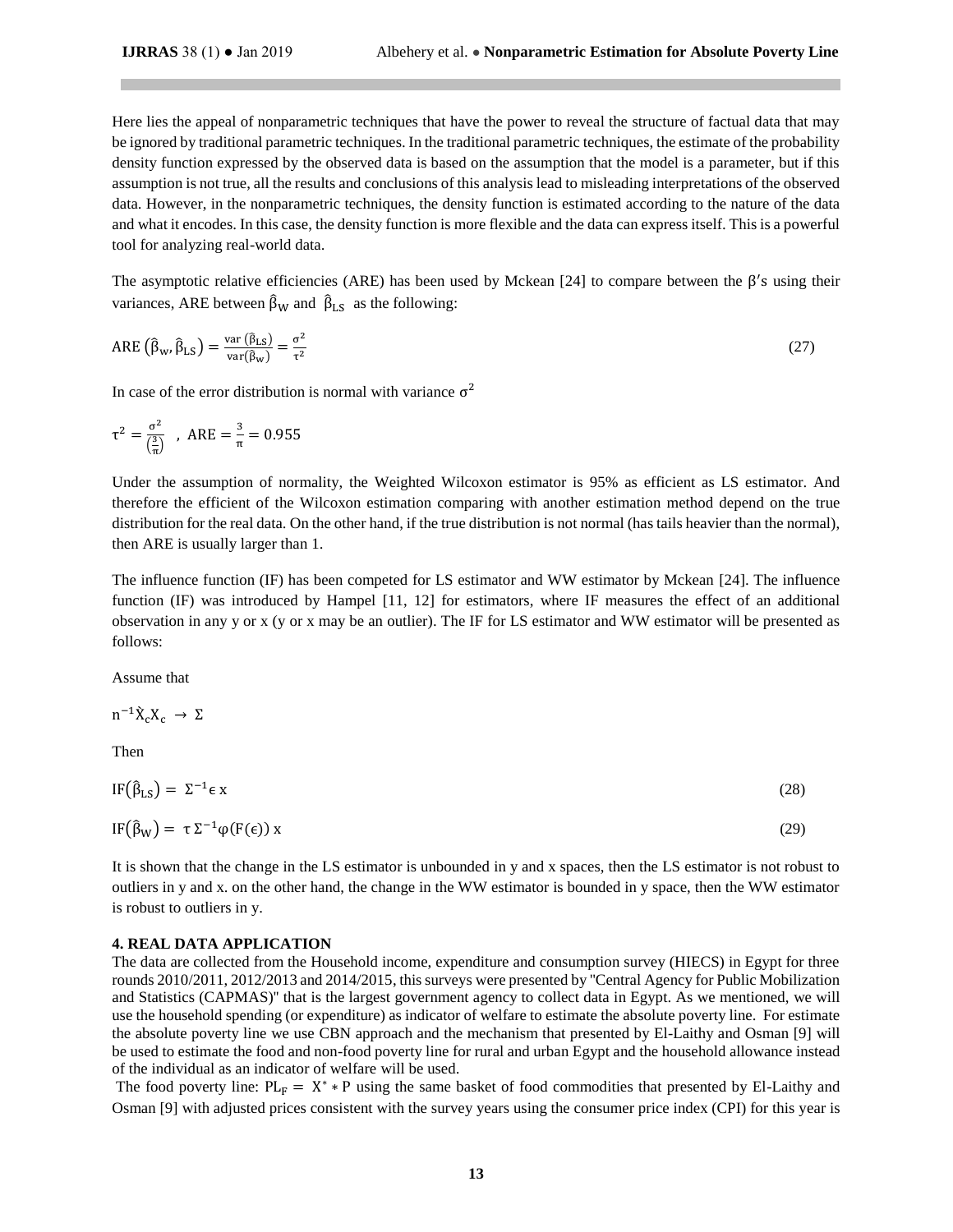estimated. In table 1, the estimation of the food poverty line for rural and urban households in years 2010/2011, 2012/2013 and 2014/2015 is presented.

*Table 1: the food poverty line for rural and urban households for Egypt in 2010/2011, 2012/2013 and 2014/2015*

| Years of | 2010/2011 | 2012/2013 | 2014/2015 |  |
|----------|-----------|-----------|-----------|--|
| surveys  |           |           |           |  |
| Rural    | 8965      | 11507     | 14167     |  |
| Urban    | 11597     | 14600     | 18367     |  |

In table 1, we note that the food poverty line for urban and rural households is increasing over time due to inflation in the prices of food and drink. And the food poverty line for the urban household is greater than the food poverty line for the rural household, although the average household size in the rural area is higher than the average size of the household in urban areas due to the difference in the prices of food commodities.

As we mentioned, the difficulty of obtaining the estimate of spending on basic non-food needs to estimate the nonpoverty line, we will estimate the spending on food needs and subtract it from the total spending to obtain the spending on basic non-food needs. The linear regression model in equation 13 will be used using parametric (LS technique) and robust nonparametric (weighted Wilcoxon technique) techniques. In table 2, we present the results of using the traditional least square method that is used to estimate the regression coefficients, relative spending on food, non-food poverty line and absolute poverty line for rural and urban households in years 2010/2011, 2012/2013 and 2014/2015.

*Table 2: the LS estimation for absolute poverty line for rural and urban households for Egypt in years 2010/2011, 2012/2013 and 2*01*4/2015.*

| Years           | 2010/2011  |            | 2012/2013 |           | 2014/2015  |            |
|-----------------|------------|------------|-----------|-----------|------------|------------|
|                 | Rural      | urban      | Rural     | Urban     | Rural      | Urban      |
| β∘              | 0.08171    | 0.47936    | $-0.4098$ | 0.27595   | 0.408482   | 0.376429   |
| $\hat{\beta}_1$ | $-1.08183$ | $-0.52297$ | $-1.89$   | $-0.6111$ | $-0.45443$ | $-0.31163$ |
| $\hat{\beta}_2$ | 0.14675    | 0.01914    | 0.3107    | 0.07012   | 0.033561   | 0.01571    |
| FRS             | 0.423338   | 0.3689412  | 0.4513106 | 0.3637207 | 0.3992995  | 0.3257608  |
| $PL_{N}$        | 10742      | 16828      | 12623     | 19136     | 19110      | 28667      |
| PL              | 19707      | 28425      | 24130     | 33736     | 33277      | 47034      |

As shown in table 2, both the non-food poverty line and the absolute poverty line of the household are increasing in urban and rural areas over time. Also Non-food poverty line and the absolute poverty line for the household per year for rural less than urban due to the different non-food basic needs for both rural and urban and the cost of those needs. We note that, the value of intercept in rural 2012/2013 is negative and this is not logical as that value reflects the relative spending on food, this means there is a problem of this estimation.

In case of violation in normality assumption or existence of outlier values, the least square method (LS) is not reliable. So in Figure 1, 2, 3, 4, 5 and 6 we will check normality and outliers on the data collection for rural and urban in each year of survey using histogram, normal Q-Q plot and box plot for the response variable as the following: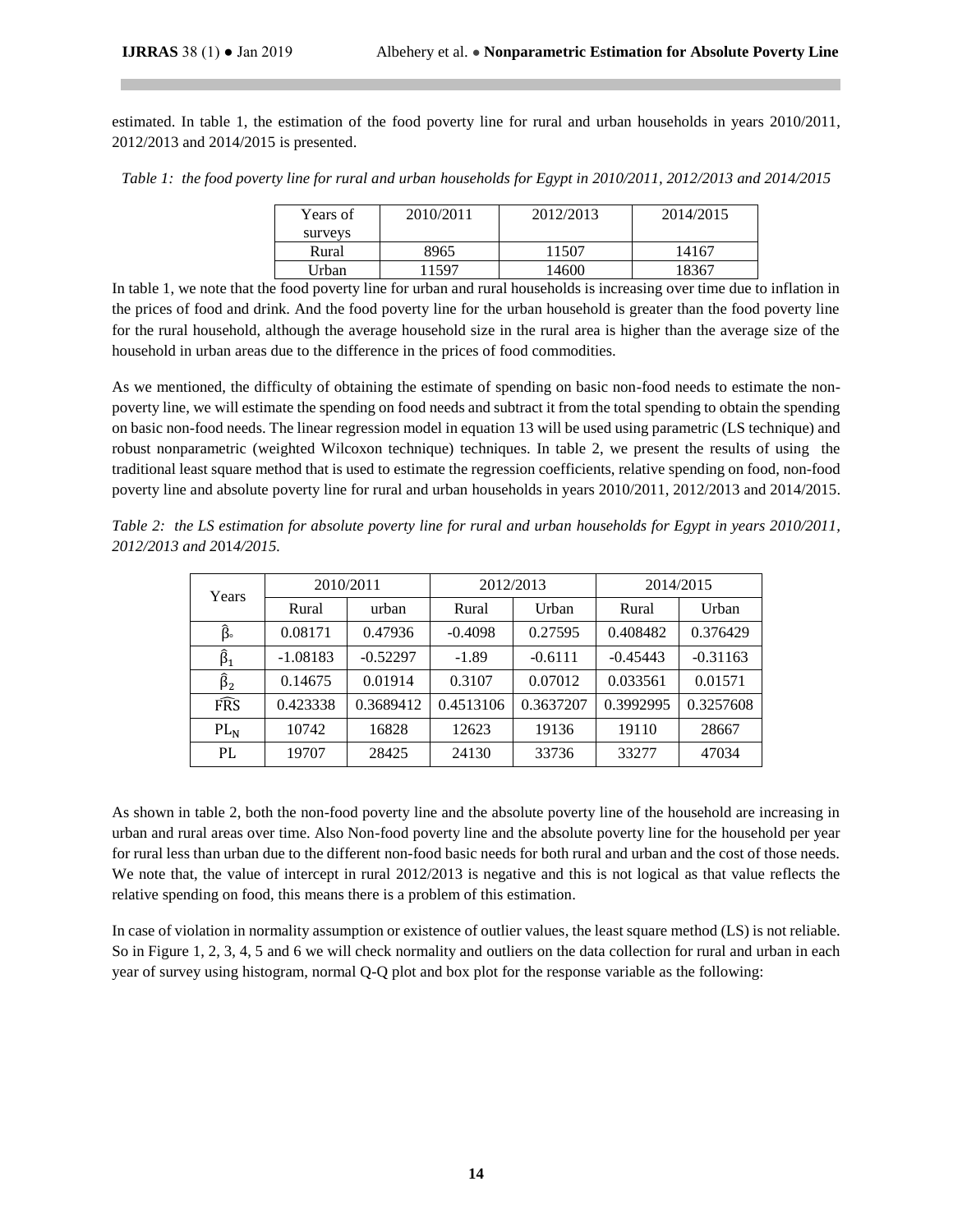

*Figure 1: histogram, normal Q-Q plot and box plot for rural Egypt 2010/2011*

As shown in Figure1.b, the observations do not follow the normal distribution. Also, in Figure 1.c, there are two outliers in response variable.



*Figure 2: histogram, normal Q-Q plot and box plot for urban Egypt 2010/2011*

In Figure 2.b, Errors do not follow normal distribution and there is a very right heavy tail distribution as shown in Figure 2.a. In addition, there are three outliers in response variable in Figure 2.c.



*Figure 3: histogram, normal Q-Q plot and box plot for rural Egypt 2012/2013*

As shown in Figure 3.a and 3.b, there is a violation in normality where the data follows a distribution has tails heavier than the normal. Also, in Figure 3.c, there are three outliers in response variable.



*Figure 4: histogram, normal Q-Q plot and box plot for urban Egypt 2012/2013*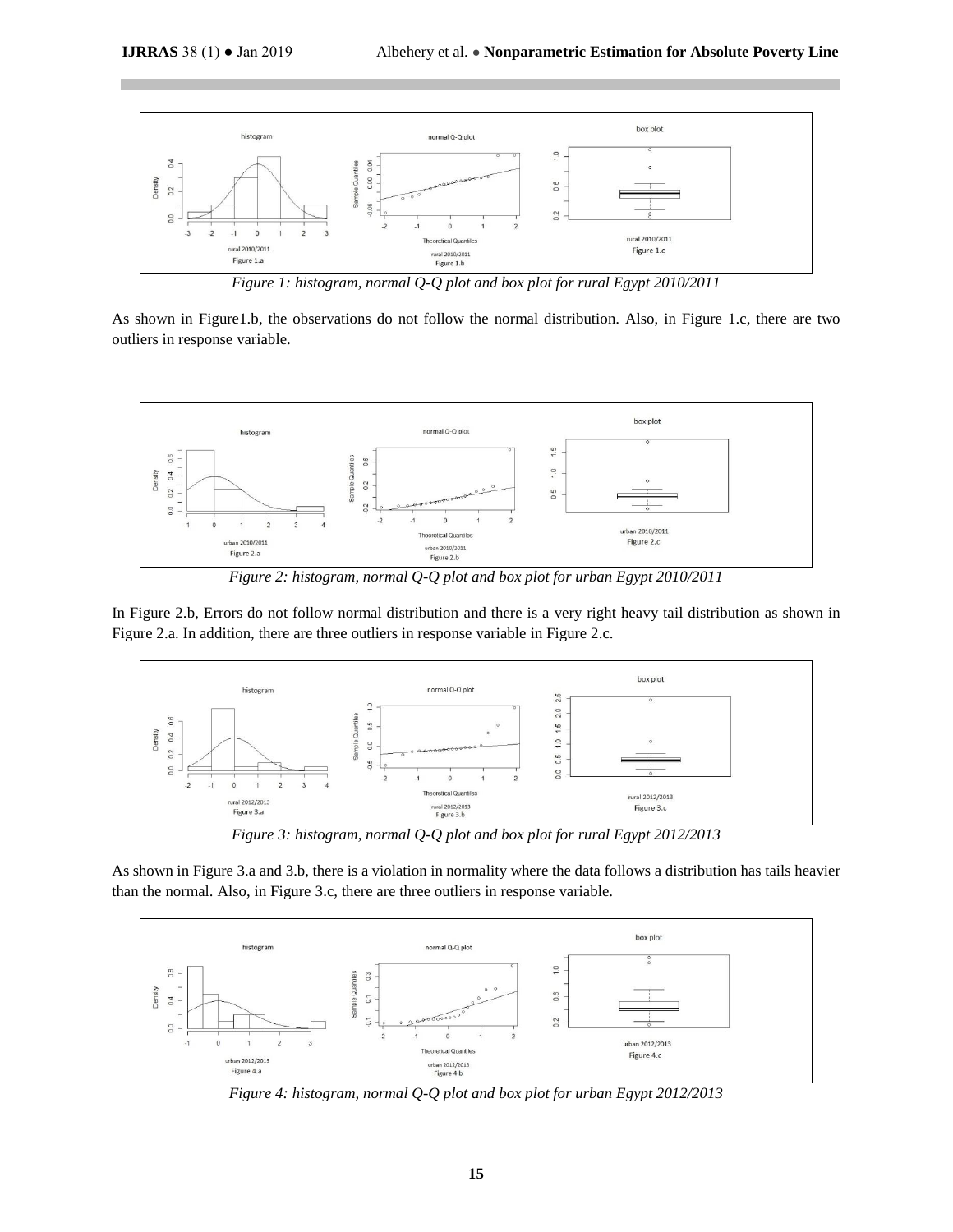In Figure 4.b, errors do not follow normal distribution and a right heavy tail distribution shown in Figure 4.a. In addition, there are three outliers in response variable shown in Figure 4.c.



*Figure 5: histogram, normal Q-Q plot and box plot for rural Egypt 2014/2015*

In Figure 5.b there is a violation in normality and in Figure 5.a the real data distribution shows heavier than the normal distribution. Also, there is one outlier in the response variable in Figure 5.c.



*Figure 6: histogram, normal Q-Q plot and box plot for rural Egypt 2014/2015*

As shown in Figure 6.b, the observations do not follow the normal distribution, and in Figure 6.c. there is one outlier in response variable.

We can conclude from the previous figures that histograms, normal Q-Q plots and box plots showed that all the data collected from rural or urban in all year have violation in normality that appear in histogram and normal Q-Q plot figures. In addition, the data have some outliers.

In this paper, the rank-based estimator presented by Mckean [24] for linear regression model will be used using the Weighted Wilcoxon (WW) score function discussed in section iii. In table 3, the parameters of linear regression model of relative spending on food are estimated using Weighted Wilcoxon. Also, the non-food poverty line and absolute poverty line for rural and urban for Egypt in years 2010/2011, 2012/2013 and 2014/2015 of survey are estimated.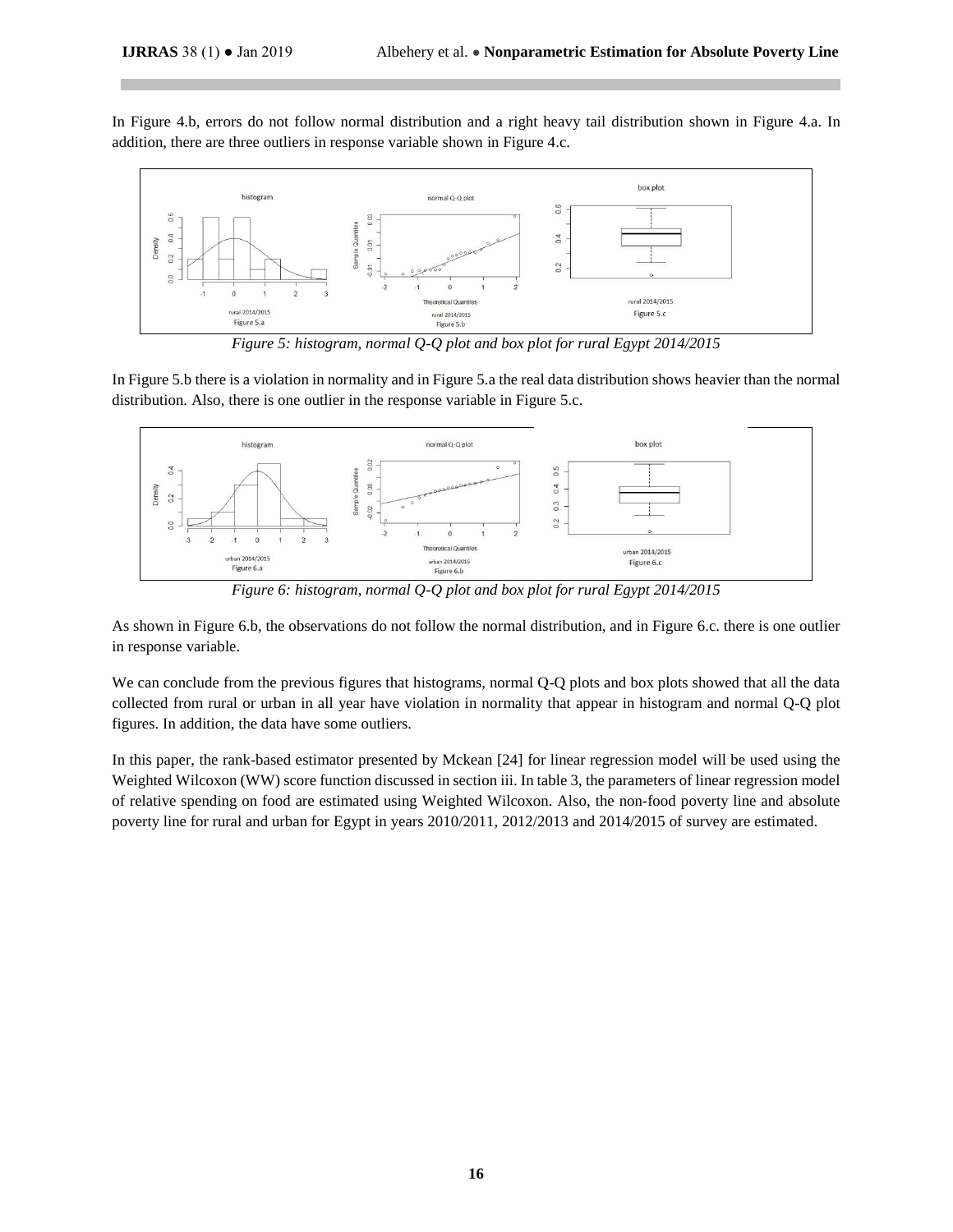| Years               | 2010/2011  |             | 2012/2013 |            | 2014/2015  |            |
|---------------------|------------|-------------|-----------|------------|------------|------------|
|                     | Rural      | Urban       | Rural     | Urban      | Rural      | Urban      |
| ĵ.                  | 0.1323149  | 0.441302    | 0.183807  | 0.223945   | 0.3885082  | 0.3673853  |
| $\widehat{\beta}_1$ | $-0.98896$ | $-0.292851$ | $-0.7991$ | $-0.52009$ | $-0.46601$ | $-0.31144$ |
| $\widehat{\beta}_2$ | 0.13044    | 0.009901    | 0.098529  | 0.066941   | 0.038801   | 0.018375   |
| FRS                 | 0.4272685  | 0.5879109   | 0.3968525 | 0.3276072  | 0.3987456  | 0.3274594  |
| $PL_{N}$            | 10666      | 10989       | 13876     | 20222      | 19127      | 28595      |
| PL.                 | 19634      | 22586       | 25383     | 33736      | 33295      | 46962      |

*Table 3: the WW estimation for absolute poverty line for rural and urban households for Egypt in years 2010/2011, 2012/2013 and 2014/2015.*

In table 3, the non-food poverty line and the absolute poverty line of the household are increasing in urban and rural areas over time, and non-food poverty line and the absolute poverty line for the household per year for rural less than urban. We note that, WW estimation fixed the LS mistake about the value of intercept in rural 2012/2013.

To compare between LS estimators and WW estimators, the asymptotic relative efficiency (ARE) that in equation (27) will be used. In table 4,  $\sigma^2$  and  $\tau^2$  have been estimated for our data set and ARE is computed in each year as the following:

| Years                                   | 2010/2011 |          | 2012/2013 |          | 2014/2015 |          |
|-----------------------------------------|-----------|----------|-----------|----------|-----------|----------|
|                                         | Rural     | Urban    | Rural     | Urban    | Rural     | Urban    |
| $\widehat{\sigma}$                      | 0.03078   | 0.2272   | 0.3248    | 0.1373   | 0.01176   | 0.01118  |
| î                                       | 0.019425  | 0.029254 | 0.077991  | 0.062668 | 0.009172  | 0.008393 |
| $\widehat{\sigma}^2$                    | 0.000947  | 0.05162  | 0.105495  | 0.018851 | 0.000138  | 0.000125 |
| $\hat{\tau}^2$                          | 0.000377  | 0.000856 | 0.006083  | 0.003927 | 8.41E-05  | 7.04E-05 |
| ARE $(\hat{\beta}_w, \hat{\beta}_{LS})$ | 2.51      | 60.32    | 17.34     | 4.80     | 1.64      | 1.77     |

Table 4: the estimation of  $\sigma^2$ ,  $\tau^2$  and ARE for rural and urban

In table 4, there are violation in normality and outlier, so the WW estimators are better than the LS estimators. Where ARE is bigger than 1 in all years for rural and urban that means that WW estimators is more efficient than LS estimators in all years. As an example,  $ARE = 2.510895$  in rural at  $2010/2011$  then the Wilcoxon analysis is estimated to be 2.51 times as efficient as the LS analysis for these data. Interestingly, ARE equal 60.32 (the largest value) in urban 2010/2011 when the distribution very right heavy tail, and there is one of outliers too far from the data, and ARE equal 17.34 in rural 2012/2013 when distribution has tails heavier than the normal, there is one of outliers the farthest value from the data in all years.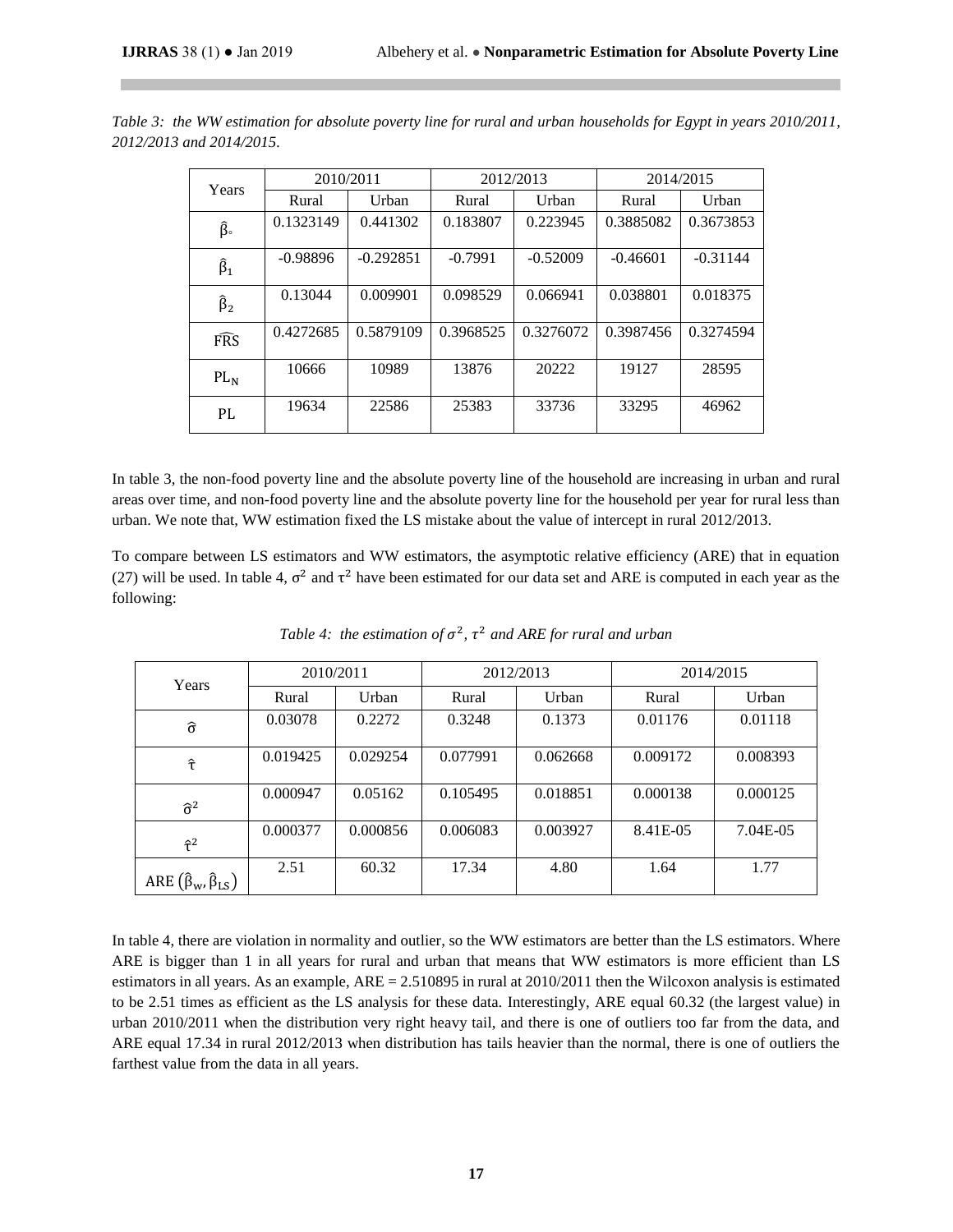## **5. REFRENCES**

- [1]. B. Bibani, M. Ravallion. "Poverty in Indonesia 1990". World Bank, Washington, DC (1990).
- [2]. B. Bibani, M. Ravallion. "Poverty in Indonesia 1990". World Bank, Washington, DC (1992).
- [3]. W.H. Chang, J.W. Mckean, J.D. Naranjo, S.J. Sheather. "High-breakdown rank regression". *Journal of the American Statistical Association,* 94, 205–219 (1999).
- [4]. G. Datt, D. Ganewardena. "Some Aspects of Poverty in Srilanka (1985-1990). Poverty and Human Resources Division Policy Research Department". World Bank, Washington, DC (1997).
- [5]. G. Datt, D. Jolliffe, M. Sharma. "Poverty Profile in Egypt: 1997". IFPRI Food Security Research Unit of the Agricultural Policy Reform Program in Egypt. IN Collaboration With The Ministry of Agriculture and Land Reclamation and The Ministry of Trade abd Supply USIAD Grant No. 263–9–00–96-0030-00(1998).
- [6]. CAPMAS (Egyptian Central Agency for Public Mobilization and Statistics). Income, Consumption and Expenditure Research (2010/2011). Cairo. Egypt (2011).
- [7]. CAPMAS (Egyptian Central Agency for Public Mobilization and Statistics). Income, Consumption and Expenditure Research (2012/2013). Cairo. Egypt (2013).
- [8]. CAPMAS (Egyptian Central Agency for Public Mobilization and Statistics). Income, Consumption and Expenditure Research (2014/2015). Cairo. Egypt (2015).
- [9]. H. EL-Laithy, M. Osman. "Profile and Trend of Poverty and Economic Growth in Egypt". UNDP and Institute of National Planning. Cairo. Egypt (1997).
- [10]. H. EL-Laithy, O. EL-Khawaga, N. Raid. "Poverty Assessment in Egypt (1991-1996)". Research Papers Series Economic Department, Faculty of Economics and Political Science. Cairo University (1999)
- [11]. F. R. Hampel. "Contributions to the theory of robust estimation". Unpublished dissertation, University of California, Berkeley (1968).
- [12]. F. R. Hampel. "The influence curve and its role in robust estimation". *Journal of the American Statistical Association,* 69, 383-393 (1974).
- [13]. J. Haughton, S. R. khandker. "Handbook on Poverty and Inequality". The International Bank for Reconstruction and Development. World Bank, Weshington, DC (2009).
- [14]. T. P. Hettmansperger, J.W. Mckean. Robust Nonparametric Statistical Methods. Arnold, London (1998).
- [15]. T. P. Hettmansperger, J. W. Mckean. Robust Nonparametric Statistical Methods, Chapman Hall, New York (2011).
- [16]. T. P. Hettmansperger, J. W. Mckean, S. J. Sheather. "Robust nonparametric methods". *Journal of the American Statistical Association*, 95, 1308-1312 (2000).
- [17]. M. Hollander, D. A. Nonparametric Statistical Methods, Wiley, New York (1999).
- [18]. M. Hollander, D. A. Wolfe, E. Chicken, E. Nonparametric Statistical Methods. John Wiley and sons, Inc, Hoboken, New Jersey (2014).
- [19]. P. J. Huber, E. M. Ronchetti. Robust Statistic. John Wiley & Sons, Inc, Hoboken, New Jersey (2009).
- [20]. A. Jaeckel. "Estimating regression coefficients by minimizing the dispersion of the residuals". *The Annals of Mathematical Statistics*, 43:1449–1458 (1972).
- [21]. J. Jurecková. "Nonparametric estimate of regression coefficients". *The Annals of Mathematical Statistics*, 42:1328–1338 (1971).
- [22]. K. Korayem. Poverty and Income Distribution in Egypt. The Third World Form, Cairo, Egypt (1994).
- [23]. S. J. Malik. "Poverty in Pakistan (1984-1985) to (1987-1988)". Proceedings of A Symposium Organized by the World Bank and The International Food Policy Research Institute. World Bank, Washington, DC (1990).
- [24]. J. W. Mckean. "Robust Analysis of Linear Models". *Institute of Mathematical statistics, Statistical Science*,19, 4, 562–570 (2004).
- [25]. J. W. Mckean, R. M. Schrader. "The Geometry of Robust Procedures in Linear Models". *Journal of the Royal Statistical Society. Series B*, 42, 366-371 (1980).